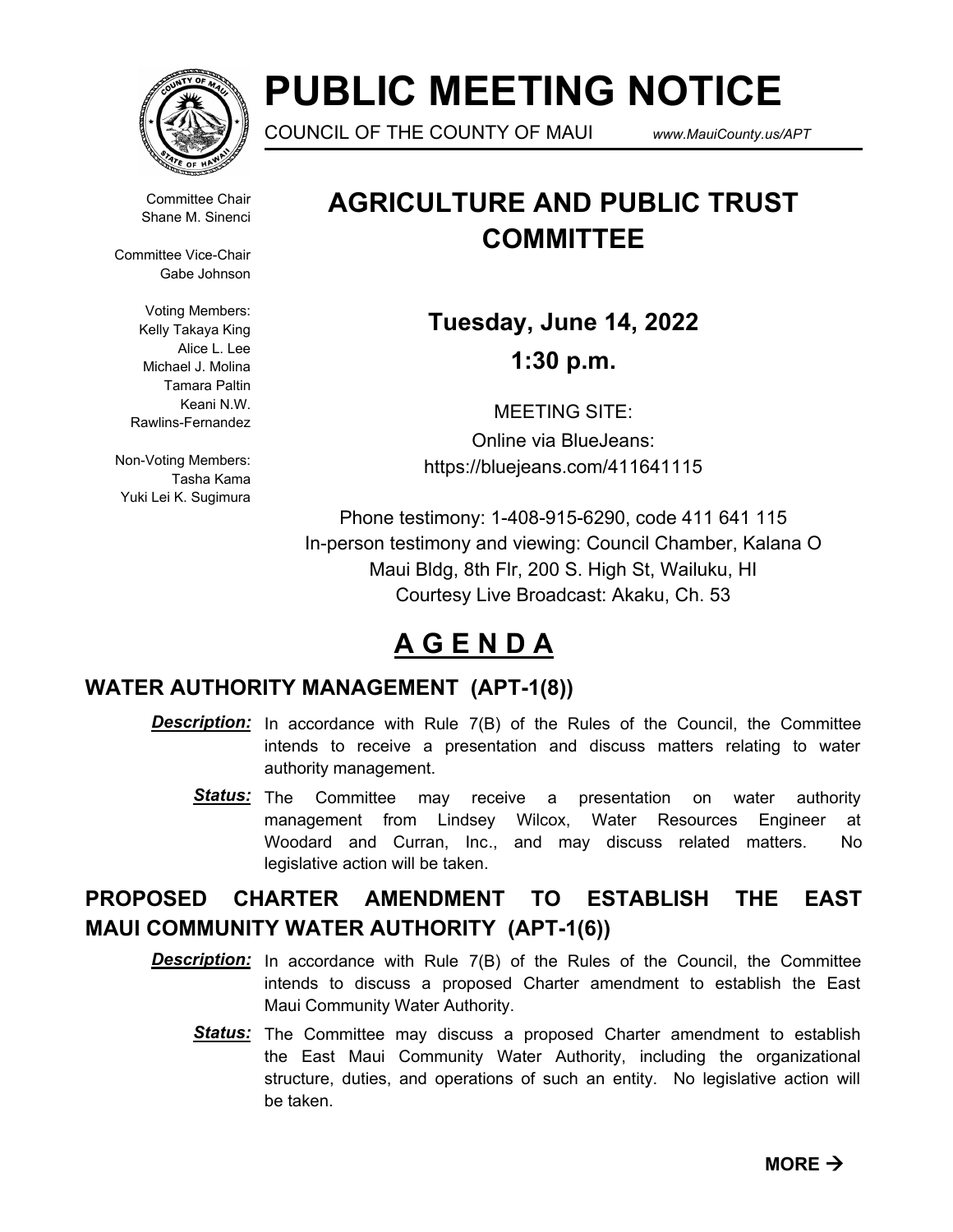[Resolution 22-119](http://mauicounty.legistar.com/gateway.aspx?M=F&ID=826d6d6f-b5a7-4aa1-bb4b-b5df9767e562.pdf) [Correspondence from Committee Chair 05-31-2022](http://mauicounty.legistar.com/gateway.aspx?M=F&ID=2be247df-fb66-4c2f-ae07-2616492d363b.pdf) [Amendment Summary Form from Committee Chair 05-31-2022](http://mauicounty.legistar.com/gateway.aspx?M=F&ID=48fa96b7-4da1-49e7-92cc-033e802617c4.pdf)